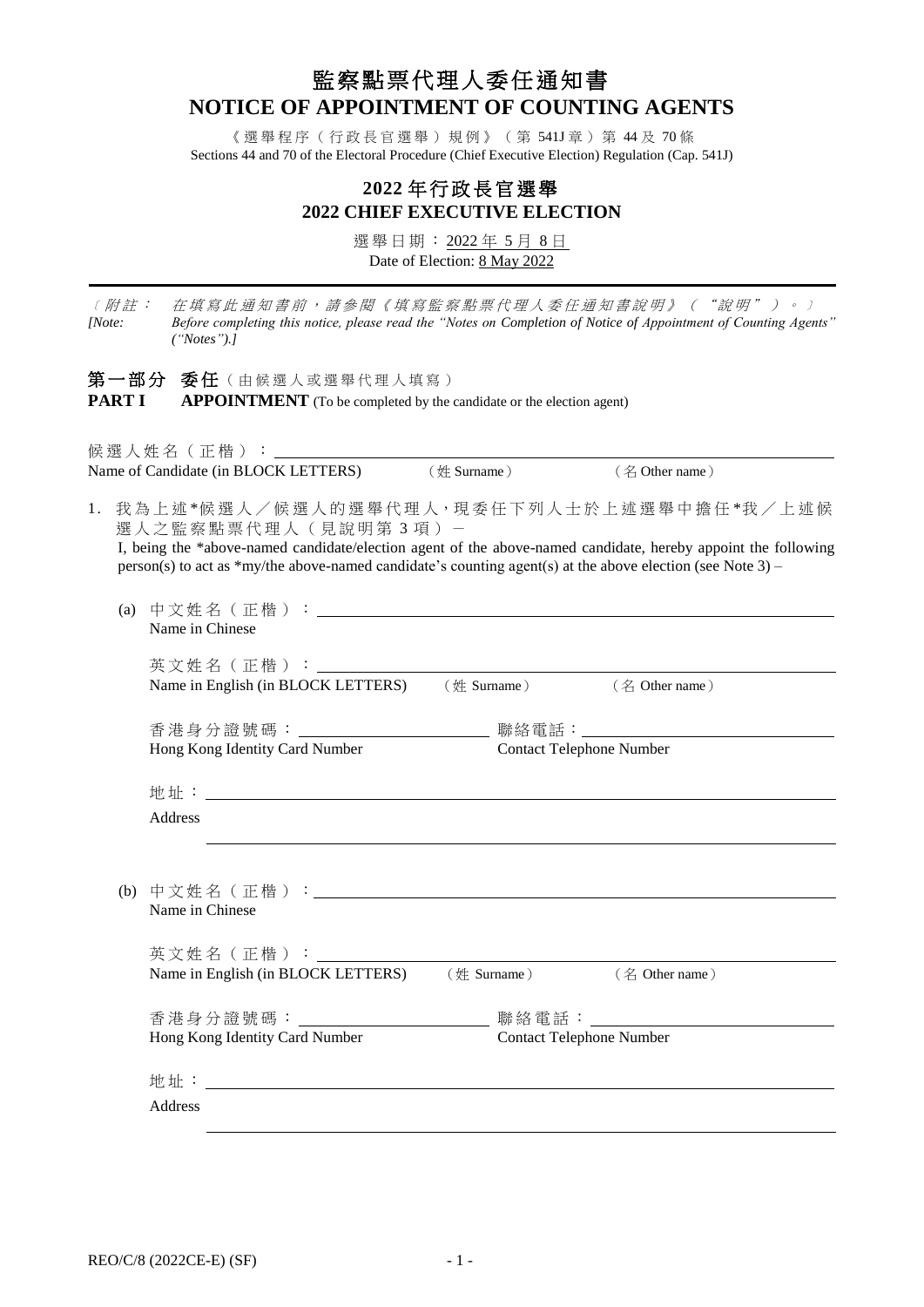| 2. 我明白候選人的監察點票代理人可以代表候選人觀察點票站內一切點票過程,以及將觀察                                                                     |
|----------------------------------------------------------------------------------------------------------------|
| 所得的結果記錄下來,但他們不得觸摸任何選票,或作任何違法行為。                                                                                |
| I understand that the candidate's counting agent(s) may observe all counting proceedings inside the counting   |
| station and record their observations on the candidate's behalf. Nevertheless, they shall not touch any ballot |
| papers or do anything contrary to the law.                                                                     |

3. 我亦明白可於投票日前將由我簽署的書面通知書藉專人送遞、郵遞、電子郵件或圖文傳真 方式交付予選舉主任,或於投票當日由候選人或其選舉代理人親自交付予選舉主任,以撤 銷此等監察點票代理人的委任。

I also understand that these appointments of counting agent(s) may be revoked by me before the polling day by delivering by hand, by post, by electronic mail or by facsimile transmission to the Returning Officer, or on the polling day by delivering in person by the candidate or his/her election agent to the Returning Officer a notice in writing and signed by me to that effect.

4. 此 項 委任是為在第 1 頁所述日期進行的投票中 和(如適用的話 )遭押後的該次投票中所投 的票的點算而作出。

This appointment is made for the counting of the votes cast in the poll to be conducted on the date stated on page 1 and (where applicable) the postponed or adjourned poll.

| *候選人/選舉代理人簽署: <u>_______________</u>                 |                |                               |  |
|------------------------------------------------------|----------------|-------------------------------|--|
| Signature of *Candidate/Election Agent               |                |                               |  |
|                                                      |                |                               |  |
| *候選人/選舉代理人姓名(正楷):                                    |                |                               |  |
| Name of *Candidate/Election Agent (in BLOCK LETTERS) | $(\#$ Surname) | $($ $\frac{2}{1}$ Other name) |  |
|                                                      |                |                               |  |
|                                                      |                |                               |  |
| Hong Kong Identity Card Number                       |                |                               |  |
|                                                      |                |                               |  |
|                                                      |                |                               |  |
| Date                                                 |                |                               |  |
|                                                      |                |                               |  |
|                                                      |                |                               |  |

### 第二部分 監察點票代理人接受委任及理解聲明(由監察點票代理人填寫) **PART II COUNTING AGENTS' DECLARATION OF ACCEPTANCE OF APPOINTMENT AND UNDERSTANDING** (To be completed by counting agent(s))

5. \*我/我們各人的個人資料已列於上述第1段, \*我現接受/我們現分別接受此通知書第一 部分所述之委任。

\*I/Each of us, whose personal particulars are shown in paragraph 1 above, hereby accept(s) the appointment as stated in PART I of this notice.

- 6. \*我 / 我們每人均明白, \*我 / 我們須預先作出保密聲明, 並於投票日到達點票站後, 向選 舉主任報到時出示該保密聲明及\*我/我們的香港身分證。 \*I/Each of us understand(s) that \*I/we must make a Declaration of Secrecy in advance and produce such Declaration of Secrecy and \*my/our Hong Kong Identity Card(s) when reporting to the Returning Officer on attending the counting station on the polling day.
- 7. \*我/我們每人均明白, \*我/我們不得在點票站內-\* I/Each of us understand(s) that \*I/we must **not** in the counting station –
	- (a) 向他人傳達 在點票時取 得 的資料,包括任何一張選票所選之候選人; communicate to any person any information obtained at the counting of the votes, including the candidate for whom a vote has been given on any particular ballot paper;
	- (b) 觸摸、處理、分開或排列選票; touch, handle, separate or arrange ballot papers;
	- (c) 干擾或企圖干擾任何投票箱、 選票結算表、 核實報表 或其他有關的選舉物料 ; interfere with or attempt to interfere with any ballot boxes, ballot paper accounts, verification statement or other relevant election materials;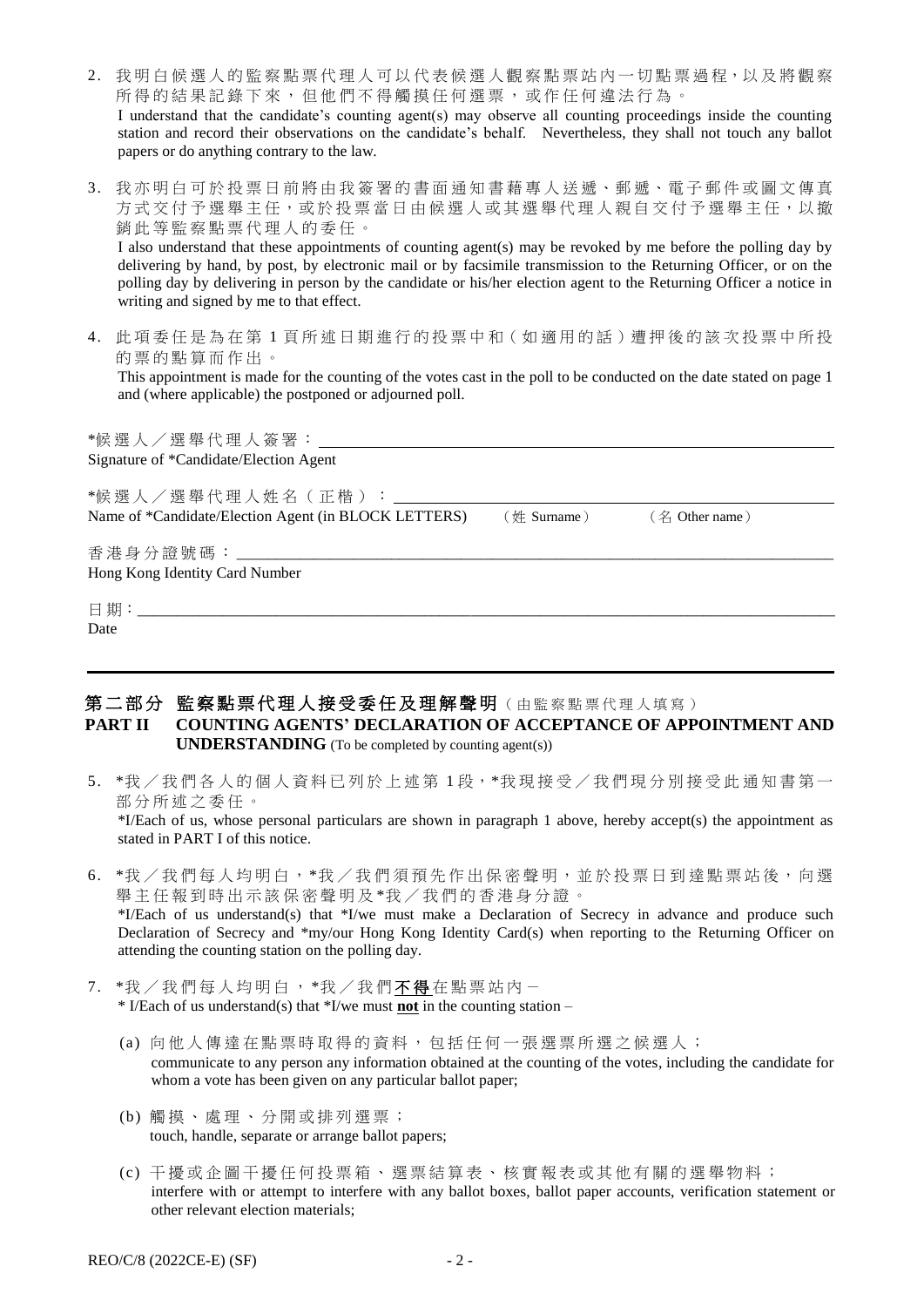- (d) 在點票 過 程 拍影片、拍照、錄音或錄影 ; film, take photograph or make any audio or video recording during the counting process;
- (e) 如無合理辯解,不 得 展示任何關於行政長官選舉或任何候選人的宣傳物料; without reasonable excuse, display any propaganda material relating to any candidate or the election of the Chief Executive;
- (f) 無合法權限或未經選舉主任的明示准許,而為任何目的使用擴音系統或擴音設備; use a sound amplifying system or device for any purpose without lawful authority or the express permission of the Returning Officer;
- (g) 干擾進行的點票或對任何人造成騷擾或 不 便 ; 或 disrupt the counting of the votes or disturb or cause inconvenience to any person; or
- (h) 在其他方面行為不當。 otherwise misconduct \*myself/ourselves.
- 8. \*我 / 我們每人亦明白,倘若 \*我 / 我們在點票站內或其鄰近範圍內行為不檢或行為不當, 或不遵從選舉主任的任何合法命令,即屬違法,可被判罰款及監禁,並可能會被選舉主任 命令立即離開該地方。倘若\*我/我們沒有離開,可能會被警務人員或獲選舉主任以書面 授權的人員逐離該地方。\*我/我們被逐離後,除非獲得選舉主任的許可,否則\*我/我們 不 得 在同日 再次進入點票站。

\*I/Each of us also understand(s) that if \*I/we misconduct \*myself/ourselves or behave in a disorderly manner at or in the vicinity of the counting station, or fail to comply with any lawful order of the Returning Officer, \*I/we shall commit an offence punishable with a fine and imprisonment and may be ordered by the Returning Officer to leave the area immediately. \*My/Our failure to leave the area may result in \*my/our being removed by a police officer or a person authorized in writing by the Returning Officer. If \*I am/we are so removed, \*I/we may not re-enter the counting station on the same day except with the permission of the Returning Officer.

| (a) | Signature of Counting Agent                                                                    |                              |                |  |
|-----|------------------------------------------------------------------------------------------------|------------------------------|----------------|--|
|     | 監察點票代理人姓名(正楷):_______________________<br>Name of Counting Agent (in BLOCK LETTERS)             | $(\nleftrightarrow$ Surname) | (名 Other name) |  |
|     | Date                                                                                           |                              |                |  |
|     | <b>Signature of Counting Agent</b>                                                             |                              |                |  |
|     | 監察點票代理人姓名(正楷): _______<br>Name of Counting Agent (in BLOCK LETTERS) (姓 Surname) (名 Other Name) |                              |                |  |
|     | Date                                                                                           |                              |                |  |

請刪去不適用者。 Please delete whichever is inapplicable.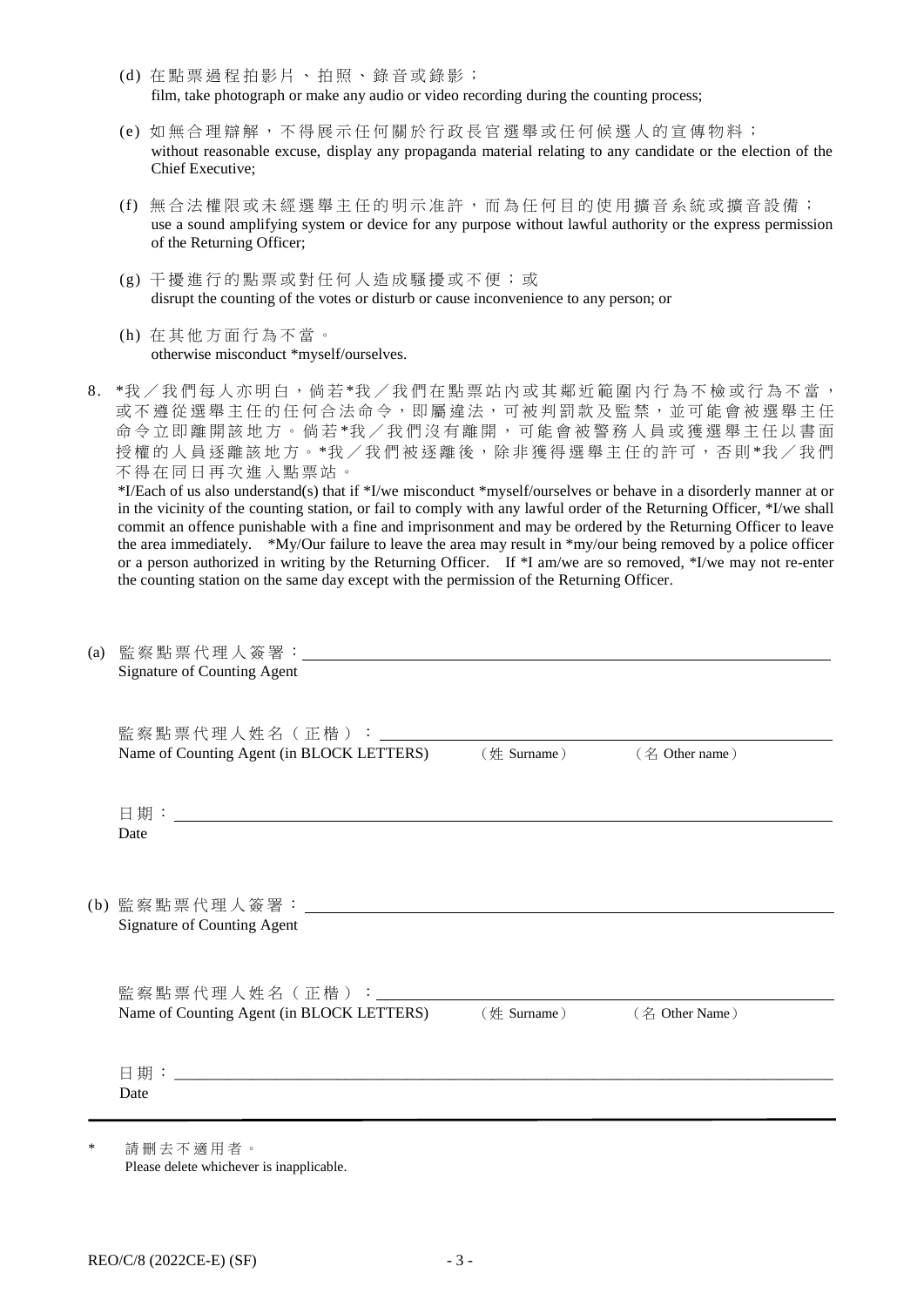## 填寫監察點票代理人委任通知書說明 **Notes on Completion of Notice of Appointment of Counting Agents**

- 1. 此通知書內提及的選舉是指根據《行政長官選舉條例》(第569章)第23或 24條進行的投票。就有 競逐的選舉而言,選舉日期是指首三輪投票的日期。根據《選舉程序(行政長官選舉)規例》(第 541J 章) 第 17(3)條, 在有競逐的選舉中, 如須進行第四輪或其後任何一輪投票, 便會於翌日進行, 如有需要,則須日復一日地進行,直至有候選人當選為止。此通知書適用於任何一輪投票。 The election referred to in this notice is for a poll conducted under section 23 or 24 of the Chief Executive Election Ordinance (Cap. 569). For a contested election, the date of election is for the first three rounds of voting. In accordance with section 17(3) of the Electoral Procedure (Chief Executive Election) Regulation (Cap. 541J), if in a contested election the voting has to proceed to the fourth or any subsequent round, it will be held on the following day and, if necessary, day after day thereafter
- 2. 除 非 候 選 人 以 指 明 表 格 明 文 另 作 示 明 , 有 關 代 理 人 須 當 作 是 為 在 預 定 日 期 進 行 的 投 票 中 和 ( 如 適 用 的 話 ) 於 遭 押 後 的 該 次 投 票 中 所 投 的 票 的 點 算 而 委 任 。 The relevant agent is to be regarded as being appointed for the counting of the votes cast in the poll to be conducted on the scheduled date and (where applicable) the adjourned poll, unless the candidate expressly indicates otherwise in the specified form.

until a candidate is returned. This notice is applicable to any round of voting.

3. 行政長官選舉的點票工作會於中央點票站進行。每名候選人或其選舉代理人可委任不超過2名監察 點票代理人。凡年滿18歲的香港身分證持有人均可被委任為監察點票代理人。候選人或其選舉代理 人不應委任選舉主任、助理選舉主任,或任何已受總選舉事務主任委任協助進行投票或點票的人士 為 其 監 察 點 票 代 理 人 。

Counting of votes for the Chief Executive Election will be conducted in the central counting station. Each candidate or his/her election agent may appoint not more than 2 counting agents. Any person who is a holder of a Hong Kong Identity Card and has attained the age of 18 years may be appointed as a counting agent. However, a candidate or his/her election agent should not appoint the Returning Officer, Assistant Returning Officer, or any person already appointed by the Chief Electoral Officer to assist at the poll or the count as his/her counting agent.

4. 此 通 知 書 的 第 一 部 分 應 由 候 選 人 或 其 選 舉 代 理 人 填 寫 及 簽 署 。 第 二 部 分 應 由 各 個 監 察 點 票 代 理 人 填 寫 及 簽 署 。

PART I of this notice should be completed and signed by the candidate or his/her election agent. PART II should be completed and signed by each of the counting agents.

5. 填妥的監察點票代理人的委任通知書<u>須於投票日前的第7天或之前(即 2022年 5月 1日或之前</u>)藉 專人送遞、郵遞、電子郵件或圖文傳真方式交付予選舉主任,或於投票日由候選人或其選舉代理人 親自交付予選舉主任。逾期遞交的通知書將不予接納。監察點票代理人的委任,在選舉主任接獲委 任 通 知 書 後 始 生 效 。

The duly completed notice of appointment of counting agents must be delivered to the Returning Officer by hand, by post, by electronic mail or by facsimile transmission at least 7 days before the polling day (i.e. on or before 1 May 2022), or be delivered by the candidate or his/her election agent in person to the Returning Officer on the polling day. Late submissions will not be accepted. The appointment of counting agents is not effective until the notice of appointment is received by the Returning Officer.

- 6. 候 選人在 填寫此 通知書 時 如 有 任 何 問 題 , 請 在 辦 公 時 間 內 致 電 選 舉 事 務 處 的 查 詢 熱 線 2891 1001。 If the candidate has any questions in completing this notice, please call the Enquiry Hotline of the Registration and Electoral Office at 2891 1001 during office hours.
- 7. 請注意下列有關在此通知書提供個人資料的說明 -Please note the following with regard to the personal data supplied in connection with this notice –

#### (a) 資料用途

就此通知書提供的個人及其他有關的資料,會供選舉管理委員會、選舉事務處、選舉主任及其 他 有 關 的 政府部門 用於與選舉有關的用途。

#### **Purpose of Collection**

The personal data and other related information supplied in connection with this notice will be used by the Electoral Affairs Commission, the Registration and Electoral Office, the Returning Officer and other related government departments for election-related purposes.